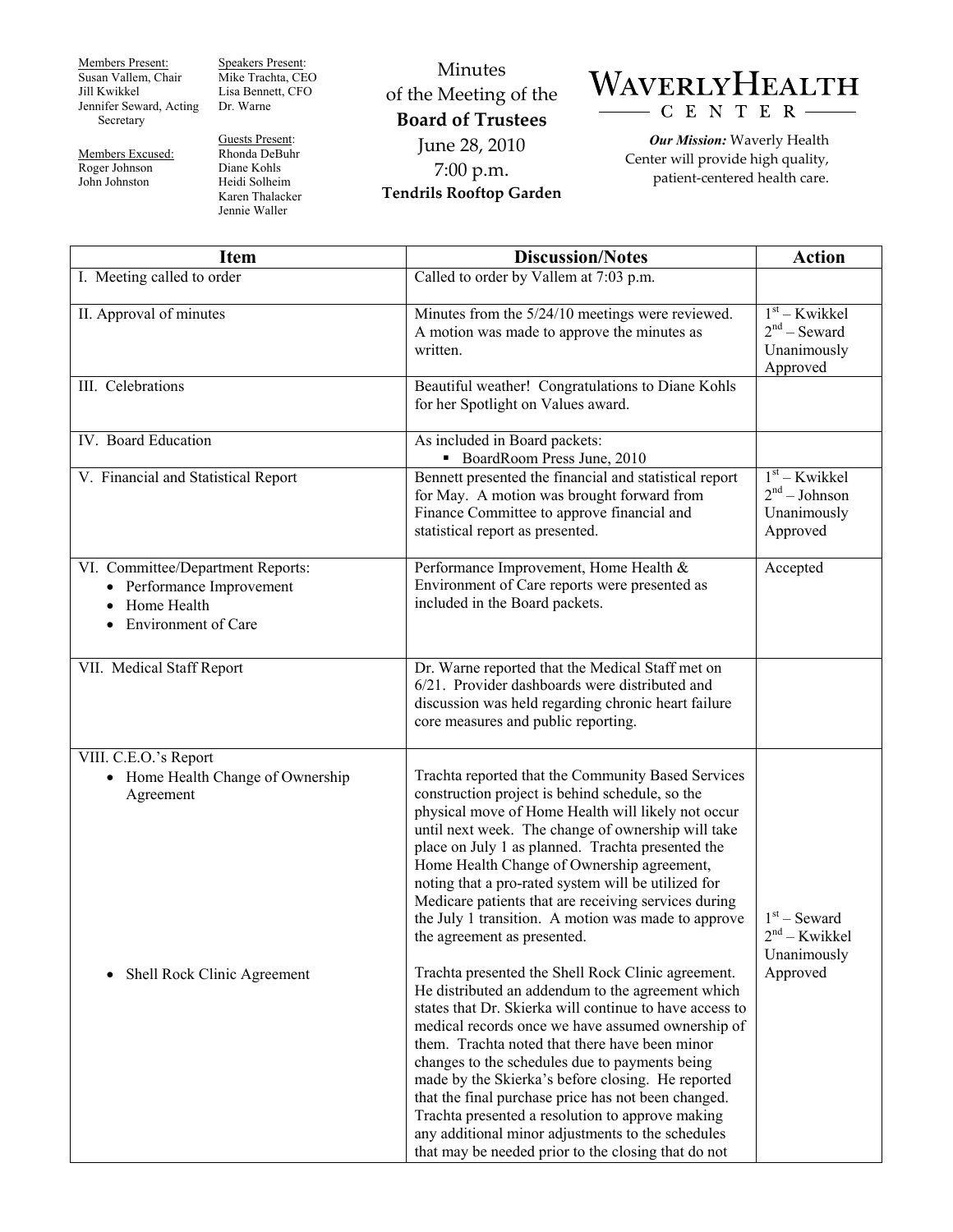|                                                                                                                                                                                                                                                                                   | impact the final purchase price. A motion was made<br>to approve the Shell Rock Clinic agreement, the<br>addendum regarding access to medical records, and<br>the resolution to approve necessary minor<br>adjustments to the schedules.                                                                                                                                                                                                                                                                                                                                                                                                                                        | $1st - Kwikkel$<br>$2nd$ – Seward<br>Unanimously<br>Approved |
|-----------------------------------------------------------------------------------------------------------------------------------------------------------------------------------------------------------------------------------------------------------------------------------|---------------------------------------------------------------------------------------------------------------------------------------------------------------------------------------------------------------------------------------------------------------------------------------------------------------------------------------------------------------------------------------------------------------------------------------------------------------------------------------------------------------------------------------------------------------------------------------------------------------------------------------------------------------------------------|--------------------------------------------------------------|
| Shell Rock City/Company Agreement                                                                                                                                                                                                                                                 | Trachta presented the Shell Rock City/Company<br>agreement regarding taxation of the new clinic that<br>will be constructed on the lot we are purchasing from<br>the Skierka's through the clinic acquisition. Trachta<br>noted that the City has to have a public hearing<br>before they can approve the agreement. A motion<br>was made to approve the agreement as presented.<br>Discussion was held regarding selection of an<br>investor group for the construction of the new Shell<br>Rock Clinic building. The Board instructed Trachta<br>to entertain competitive proposals based on the<br>architectural specifications.                                             | $1st$ – Kwikkel<br>$2nd$ – Seward<br>Unanimously<br>Approved |
| Rooftop Helipad Update                                                                                                                                                                                                                                                            | Trachta reported on the progress of the rooftop<br>helipad project. He noted that we anticipate putting<br>the project out for bid on August $1st$ and should be<br>able to have a public hearing for bids received at the<br>August Board meeting.                                                                                                                                                                                                                                                                                                                                                                                                                             |                                                              |
| PT/OT Contract                                                                                                                                                                                                                                                                    | Trachta reported that the scheduled automatic<br>renewal date for the PT/OT contract is July 1. The<br>requirements in the current contract require a 12<br>month notice to request changes. Without sending a<br>notice now, our ability to request changes in a timely<br>is extremely diminished. The Board and<br>administration noted they are satisfied with the<br>current services provided by Taylor Therapy, but<br>needed to reserve the right to negotiate the contract<br>with the many unknowns surrounding health care<br>reform and the hospital's cost report. A motion was<br>made to submit notice to terminate the current<br>contract with Taylor Therapy. | $1st$ – Seward<br>$2nd - Kwikkel$<br>Unanimously<br>Approved |
| <b>Street Construction</b>                                                                                                                                                                                                                                                        | Trachta reported on the City of Waverly's plans for<br>the reconstruction of $2nd$ Avenue next summer.                                                                                                                                                                                                                                                                                                                                                                                                                                                                                                                                                                          |                                                              |
| Golf Course Property Update                                                                                                                                                                                                                                                       | Trachta reported that the City is currently installing a<br>fence along the new border of the golf course<br>property. He stated that they will continue to mow<br>their leased area every 15 days. They plan to<br>relinquish the leased property to us on August $15^{th}$ .<br>At that time we will assume mowing duties and<br>complete maintenance on trees that are dying or too<br>close to power lines.                                                                                                                                                                                                                                                                 |                                                              |
| IX. Old Business                                                                                                                                                                                                                                                                  |                                                                                                                                                                                                                                                                                                                                                                                                                                                                                                                                                                                                                                                                                 |                                                              |
| X. New Business<br>• Reappointments to Medical Staff:<br>Daniel Darnold, M.D. - Active,<br>Family Medicine, IHS<br>David Rathe, D.O. - Active, Internal<br>Medicine & Pediatrics, IHS<br>Lisa Warne, M.D. - Active, General<br>٠<br>Surgery, WHC<br>Scott Johnson, PA-C - Active- | Privileging items were presented as individually<br>listed at left. All files have been reviewed by the<br>Executive Committee of the Medical Staff. The<br>Executive Committee recommends approval. A<br>motion was made to approve all privileging items as<br>individually considered and recommended by the<br>Executive Committee of the Medical Staff.                                                                                                                                                                                                                                                                                                                    | $1st$ – Seward<br>$2nd - Kwikkel$<br>Unanimously<br>Approved |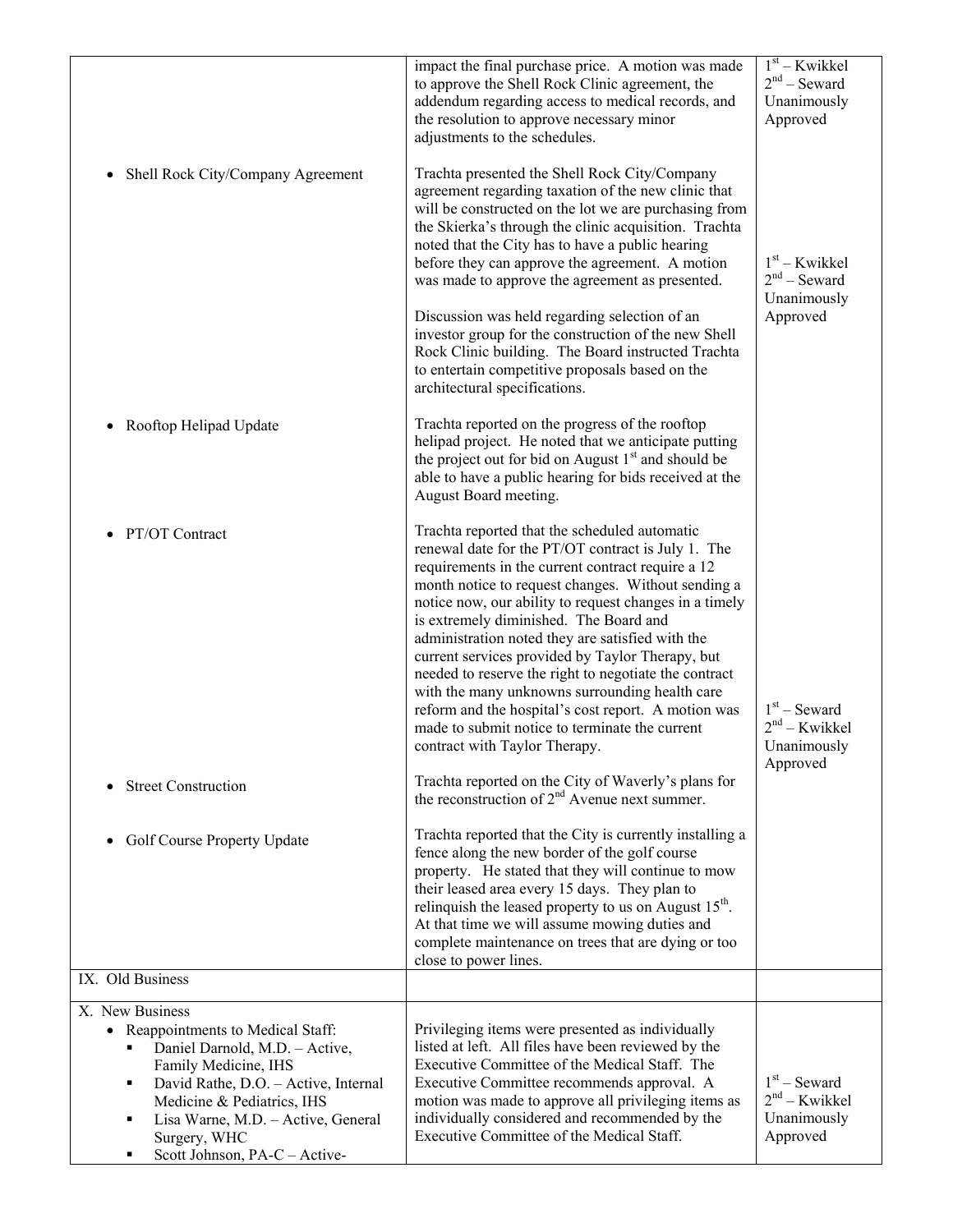| Ancillary, Family Medicine, IHS<br>Arnold Delbridge, M.D. - Consulting,<br>٠<br>Orthopedic Surgery, CVMS<br>Richard Mauer, M.D. - Consulting,<br>٠<br>Ophthalmology, Mauer Eye Center<br>Michael Slavin, D.O. - Consulting,<br>٠<br>Nephrology, Covenant<br>Richard Aizpuru, M.D. - Courtesy,<br>٠<br>Radiology, NightHawk Radiology<br>Provisional to Regular Status on Medical<br>Staff:<br>John Matthew Glascock, M.D. -<br>٠<br>Consulting, General Surgery,<br>Covenant<br>David Jensen, M.D. - Courtesy,<br>٠<br>Radiology, NightHawk Radiology<br>Change of Status - Active to Honorary:<br>John Brunkhorst, M.D. - Family<br>Medicine, Covenant<br>Discontinuation of Provisional Status on<br>Medical Staff and Privileges due to<br>Inactivity:<br>Adam Brooks, M.D. - Courtesy,<br>Family Medicine, Covenant<br>Hugo Koo, M.D. - Consulting,<br>٠<br>Cardiology,<br>Salam Sbaity, M.D. - Consulting,<br>٠<br>Cardiology, CVMS<br>Abbie Schrader, ARNP - Consulting-<br>٠<br>Ancillary, CVMS<br>Resignation from Medical Staff:<br>David Wanner, D.P.M. - Courtesy, |                                                                                                                                                                                                                                                                                                                                                     |                                                              |
|-------------------------------------------------------------------------------------------------------------------------------------------------------------------------------------------------------------------------------------------------------------------------------------------------------------------------------------------------------------------------------------------------------------------------------------------------------------------------------------------------------------------------------------------------------------------------------------------------------------------------------------------------------------------------------------------------------------------------------------------------------------------------------------------------------------------------------------------------------------------------------------------------------------------------------------------------------------------------------------------------------------------------------------------------------------------------------|-----------------------------------------------------------------------------------------------------------------------------------------------------------------------------------------------------------------------------------------------------------------------------------------------------------------------------------------------------|--------------------------------------------------------------|
| Podiatry Resident, Covenant<br>Updated/Revised Privilege List:<br>Cristina Pasarin, M.D. - Consulting,<br>Internal Medicine, Covenant<br>Anil Dhuna, M.D. - Consulting,<br>٠<br>Neurology, Burlington Neurology &<br>Sleep Clinic<br>Roger Skierka, M.D. - Active, Family<br>٠<br>Medicine, WHC<br>Stephanie Koos, D.O. - Active/<br>٠<br>Provisional, Family Medicine, IHS<br>Daniel Koos, M.D. - Active/<br>٠<br>Provisional, Family Medicine, IHS                                                                                                                                                                                                                                                                                                                                                                                                                                                                                                                                                                                                                          |                                                                                                                                                                                                                                                                                                                                                     |                                                              |
| New/Revised Policies:<br>Policy & Procedure Report<br><b>Individual Treatment Plan</b><br>٠                                                                                                                                                                                                                                                                                                                                                                                                                                                                                                                                                                                                                                                                                                                                                                                                                                                                                                                                                                                   | Trachta presented the policy $\&$ procedure report and<br>the revised policy as listed at left, and included in the<br>Board packets. The report and the policy have been<br>reviewed by the Executive Committee of the Medical<br>Staff and are recommended for approval. A motion<br>was made to approve the report and the policy as<br>written. | $1st$ – Kwikkel<br>$2nd$ – Seward<br>Unanimously<br>Approved |
| <b>Finance Committee</b>                                                                                                                                                                                                                                                                                                                                                                                                                                                                                                                                                                                                                                                                                                                                                                                                                                                                                                                                                                                                                                                      | Bennett reported that the Finance Committee met on<br>$6/18/10$ . Minutes from said meeting were included<br>in the Board packet.                                                                                                                                                                                                                   |                                                              |